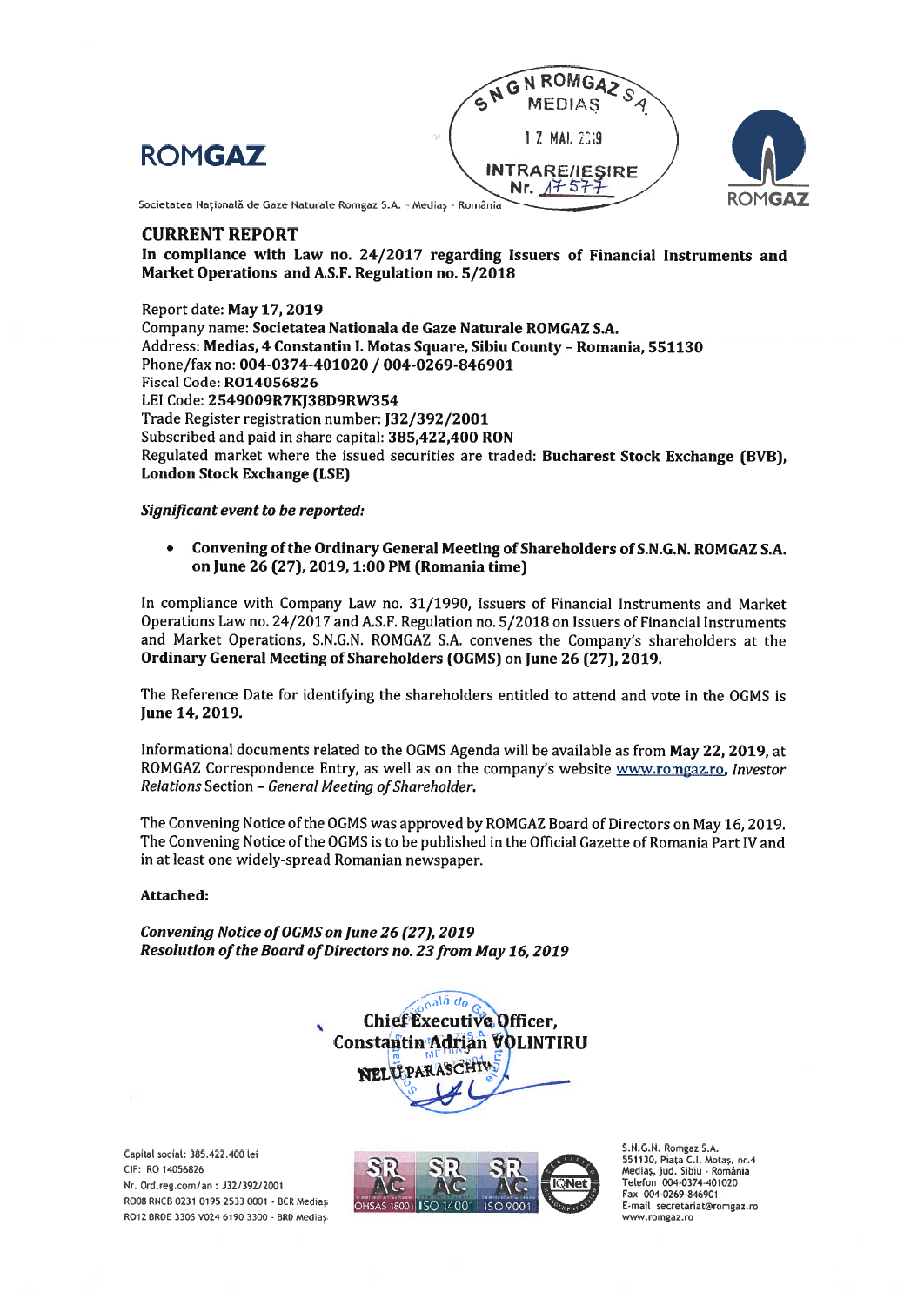

Societatea Națională de Gaze Naturale Romgaz S.A. - Mediaș - România



# CONVENING NOTICE

The Board of Directors of S.N.G.N. "ROMGAZ" – S.A., a company managed in an one-tier system, incorporated and operating under the laws of Romania, registered with the Trade Register Office of Sibiu Court under number J32/392/2001, fiscal code RO 14056826, having its headquarters at Medias, 4 Constantin Motas Square, Sibiu County, with <sup>a</sup> subscribed and paid up share capital of RON 385,422,400 (hereinafter referred to as "ROMGAZ" or the "Company"),

### CONVENES

the Ordinary General Meeting of Shareholders (OGMS) on June 26, 2019, at 1:00 pm (Romania Time) at the headquarters of S.N.G.N. "ROMGAZ" - S.A., located in Medias, 4 Constantin Motas Square, Sibiu County, in the conference room, having the following:

### AGENDA

- Item 1 Election of SNGN Romgaz S.A. Board of Directors members by means of the cumulative voting method
- Item 2 Establishing the fixed gross monthly indemnity of the directors elected by means of the cumulative voting method, according to EGMS Resolution no. 8 ofjuly 8, 2018
- Item 3 Establishing the mandate term of the Board of Directors members elected by the cumulative voting method at <sup>a</sup> period of 4 (four) months in accordance with the provisions of GEO1O9/2011 on corporate governance of public enterprises, Art. <sup>641</sup> as amended from time to time and approved by Law 111/2016, excep<sup>t</sup> for the reconfirmed directors
- Item 4 Approval of the mandate contract draft to be concluded with the directors elected by means of the cumulative voting method
- Item 5 Mandating the representative of the majority shareholder, the Romanian State acting through the Ministry ofEnergy, to sign the mandate contracts with the directors elected by means of the cumulative voting method

Only shareholders who are registered as S.N.G.N. "ROMGAZ" S.A. shareholders on June 14, 2019 (the "Reference Date") in the Company's Register of Shareholders kept and issued by Depozitarul Central S.A. (Central Depositary) may attend and cast their votes in OGMS.



S.N.G.N. Romgaz S.A. 551130, Piata C.I. Motas, nr.4 Mediaș. jud. Sibiu - România Telefon 0040269-201020 Fax 004-0269-846901 E-mail secretariat@romgaz.ro www . romgaz . ro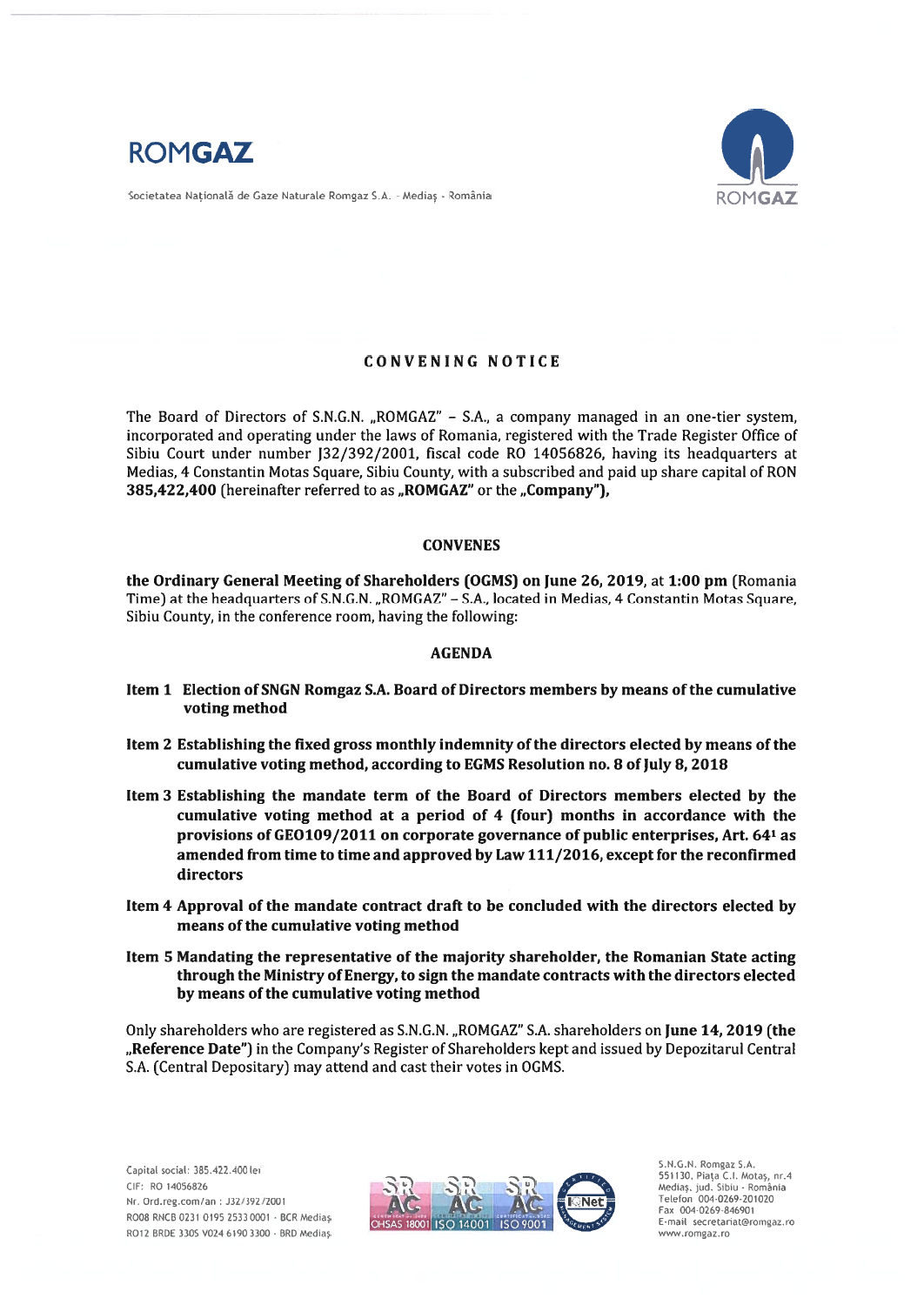Informational documents related to the items ofthe OGMS agenda, the draft ofresolutions proposed to be adopted by OGMS will be available as from May 22, 2019, on working days, at the registry desk of the Company located in Medias, 4 Constantin Motas Square, Sibiu County, Romania, postal code 551130 ("ROMGAZ Correspondence Entry") as well as on the website of the Company (www.romgaz.ro). ROMGAZ Correspondence Entry is open between hours 7:30 am -3:30 pm (Romania Time), except for non-business days and public holidays. The shareholders of the Company may obtain, upon request, copies of the documents related to the items included on the OGMS agenda.

The list with informational documents including the first and last name of the persons proposed as director, their residence and professional experience will be available for shareholders at **ROMGAZ** Correspondence Entry as weIl as on the Company's website (www.romgaz.ro) as from May 22, 2019; such Iist may be reviewed and supplemented with candidates' proposals. The shareholders of the Company may obtain, upon request, copies of the list with informational documents related to the first and last name of the persons proposed as director, their residence, and professional experience.

The persons acting as directors on the date of the GMS are rightfully included on the candidates list for electing new Board members, by cumulative voting method, according to art. 167, paragraph 1 of the Financial Supervisory Authority Regulation no.5/2018 on issuers of financial instruments and market operations.

The proposal for candidates to elect S.N.G.N. "ROMGAZ" - S.A. Board members by the cumulative voting method, has to be made in writing by shareholders and it has to fulfil cumulatively the following conditions:

- a) it wiII include the last and first name, identity card type, serial number and number of the identity card, permanen<sup>t</sup> residence or residence, as the case may be, and citizenship of the shareholder, if the proposal is filed by one shareholder acting as natural person or the name, registered office address, the shareholder registration number and the name of the institution/public authority where the shareholder, legal person, has applied to obtain the legal status, if the reques<sup>t</sup> is filed by <sup>a</sup> shareholder acting as legal person;
- b) it wiII include, as the case may be, the Iast name, first name, personal identification number and citizenship of the legal representative who files the proposal on behalf of the shareholder;
- c) it wilI include, as the case may be, the Iast name, first name, personal identification number and citizenship of the conventional representative, natural persons, or name, registration number of the shareholder and the name of the institution/public authority where the shareholder, legal entity, has applied to obtain the Iegal status, and the last name and first name of the Iegal representative of the conventional representative Iegal persons, who files the proposal on behalf and on account of the shareholder;
- d) to indicate for each candidate the first and last name, residence and professional experience;
- e) to be accompanied by the candidate's CV in Romanian or English;
- f) to send it in Romanian or English at Romgaz Correspondence Entry by any type of courier service with proof of delivery, or by e-mail with incorporated extended electronic signature, in accordance with Law no. 455/2001 on the electronic signature, at investor.relations@romgaz.ro by until June 7, 2019, 3;30 pm (Romania time). Both means of transmission shall be clearly marked with capital letters "FOR THE ORDINARY GENERAL MEETING OF SHAREHOLDERS OF June 26, 2019".

Starting with June 10, 2019 the final list with information on the first and last name, residence and professional experience of the persons proposed for the director position, may be reviewed at ROMGAZ Correspondence Entry or by accessing the company's webpage  $(htts://www.romgaz.ro/ro/aga).$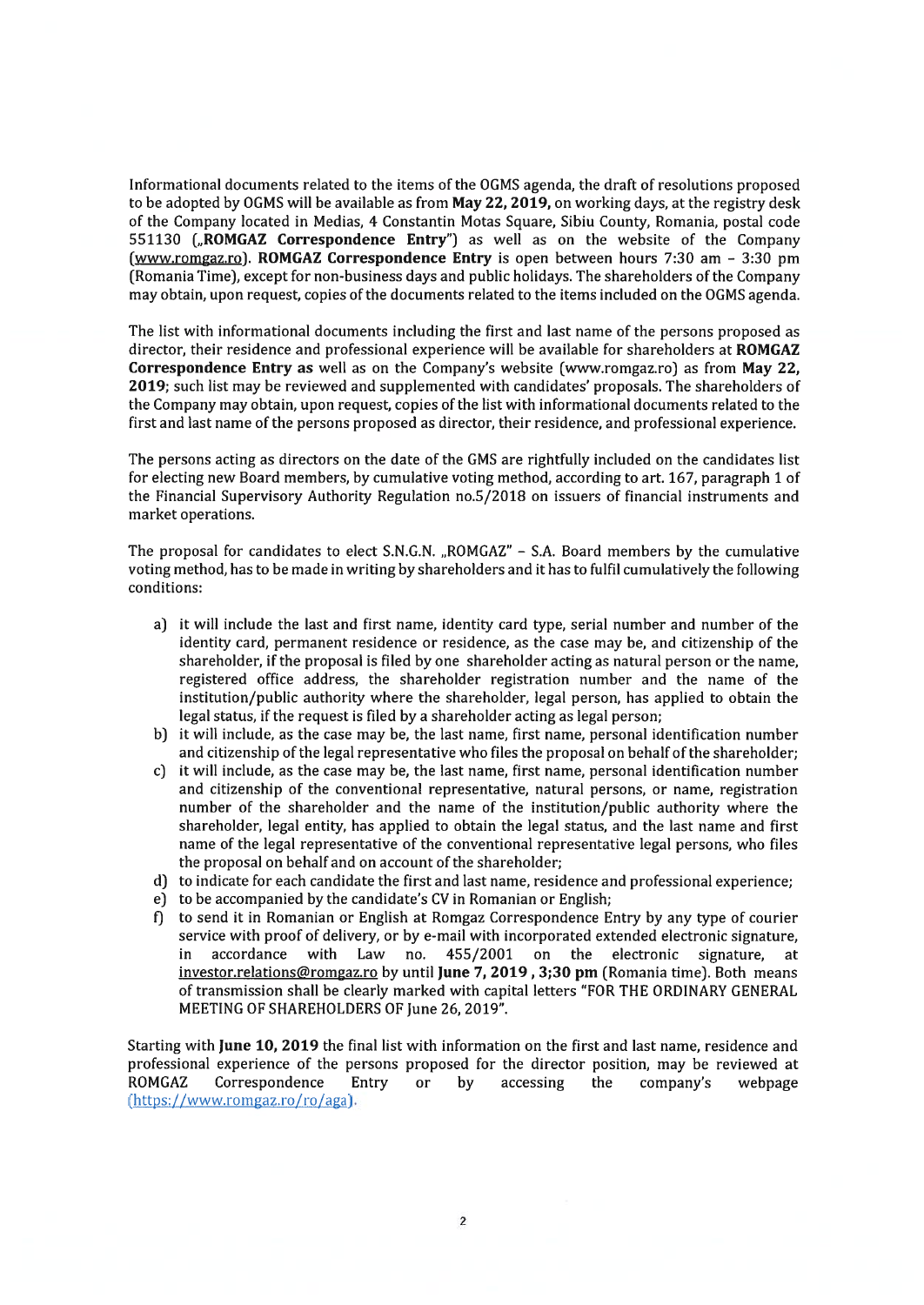One or more shareholders representing, individually or jointly, at least 5% of the share capital of the Company may demand, through <sup>a</sup> reques<sup>t</sup> submitted to the Board of Directors of the Company:

- a) the insertion of additional items on the agenda of the OGMS;
- b) approval of draft OGMS resolutions for the items included on the agenda of the OGMS or for new items proposed to be included on the agenda.

The reques<sup>t</sup> to add new items on the agenda of the OGMS shall be made in writing and it wiIl fulfil cumulatively the following conditions:

- a) it wiIl include the Iast and first name, identity card type, serial number and number of the identity card, permanen<sup>t</sup> residence or residence, as the case may be, and citizenship of the shareholder/shareholders, ifthe reques<sup>t</sup> is filed by one or more shareholders acting as natural person, and/or the name, registered office address, the shareholder/shareholders registration number and the name of the institution/authority where the shareholder, legal person, has applied to obtain the legal status, if the request is filed by one or more shareholders acting as legal persons;
- b) it will include, as the case may be, the last name, first name, personal identification number and citizenship of the legal representative/representatives who file the reques<sup>t</sup> on behalf of the shareholder/shareholders;
- c) it wilI include, as the case may be, the last name, first name, personal identification number and citizenship of the conventional representative/representatives, natural persons, and/or name, registration number of the shareholder/shareholders and the name of the institution/authority where the shareholder, legal entity, has applied to obtain the Iegal status, and the Iast name and first name of the legal representative of the conventional representative/representatives of the shareholder/shareholders, legal persons, who file the request on behalf and on account of the shareholder/shareholders;
- d) it will include the reques<sup>t</sup> to add new items on the agenda ofthe OGMS;
- e) it will include the reques<sup>t</sup> to submit for approval to OGMS the draft resolutions for the new items included in the reques<sup>t</sup> to add new items on the agenda;
- f) it will include the shareholder's, legal representative's or the conventional representative's signature, as the case may be,
- g) it will have as annex the draft resolution/resolutions submitted for approval of OGMS, and, as the case may be, the power of attorney mandating the conventional representative to request new items on the agenda of OGMS, on behalf and on the account of the shareholder/shareholders;
- h) it wiIl be sent to and registered at ROMGAZ Correspondence Entry, in Romanian or English, by any type of courier service with proof of delivery, or by e-mail with incorporated extended electronic signature, in accordance with Law no. 455/2001 on the electronic signature, at investor.relations@romgaz.ro by June 7, 2019, 3:30 pm (Romania Time). Both means of transmission shall be clearly marked with capital letters "FOR THE ORDINARY GENERAL MEETING OF SHAREHOLDERS OF JUNE 26, 2019".

The request for OGMS approval of draft resolutions for the items included on the agenda of OGMS shall be in writing, and, it wilI fulfil cumulatively the following conditions:

- a) it will include the last and first name, the identity card type, serial number and number, permanen<sup>t</sup> residence or residence, as the case may be, and citizenship of the shareholder, if the reques<sup>t</sup> is filed by <sup>a</sup> shareholder, natural person, or the name, registered office address, the shareholder registration number and the institution/public authority where the shareholder, legal entity, has applied to obtain the Iegal status, if the reques<sup>t</sup> is filed by <sup>a</sup> shareholder acting as legal entity;
- b) it will include, as the case may be, the last name, first name, personal identification number and citizenship of the legal representative who files the request on behalf of the shareholder;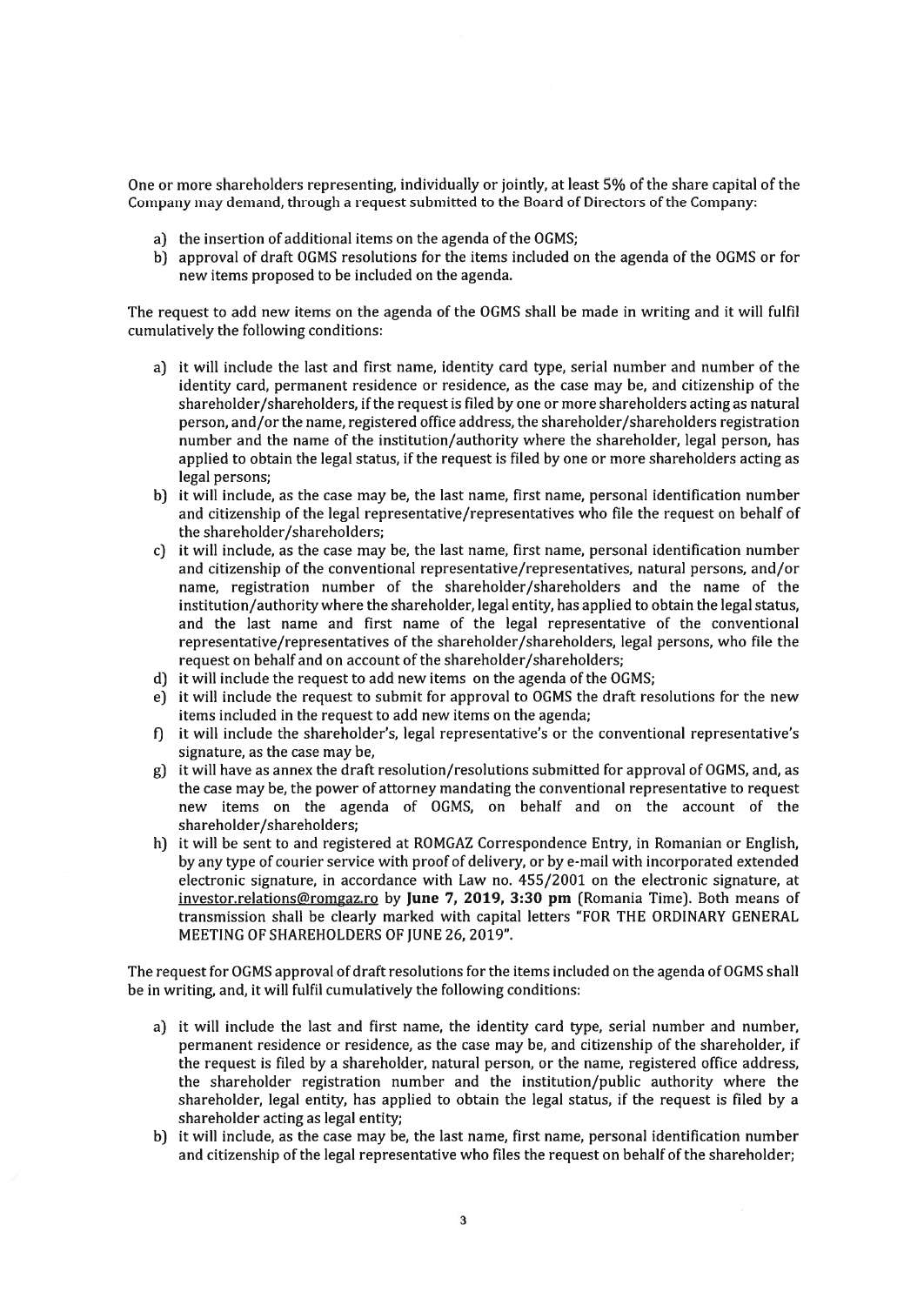- c) as the case may be, to include the last and first name, personal identification number, address and citizenship of the conventional representative natural person, or the name, registration number of the shareholder and the name of the public institution/authority where the legal person shareholder recorded to obtain legal personality, as well as the last and first name of the conventional representative's Iegal representative, legal person making the reques<sup>t</sup> on behalf and on account of the shareholder;
- d) to include the reques<sup>t</sup> to submit for OGMS approval of one or more resolution drafts for the items on the agenda;
- e) the signature of the shareholder, legal representative or as the case may be of the conventional representative;
- f) to attach the resolution draft/drafts requested to be submitted for approval of the OGMS and as the case may be, the power of attorney based on which the conventional representative expresses the reques<sup>t</sup> to submit for OGMS approval one or more resolution drafts for the items on the agenda, for and on behalf of the shareholder/shareholders;
- g) it will be sent to and registered at ROMGAZ Correspondence Entry, in Romanian or English, by any type of courier service with proof of delivery, or by e-mail with incorporated extended electronic signature, in accordance with Law no. 455/2001 on the electronic signature, at investor.relations@romgaz.ro by by June 7, 2019, 3:30 pm (Romania Time). Both means of transmission shall be clearly marked with capital Ietters "FOR THE ORDINARY GENERAL MEETING OF SHAREHOLDERS OF JUNE 26, 2019".

Starting with June 13, 2019 the requests to add one or more additional items on the OGMS agenda, as well as the requests to submit for approval of the OGMS resolution drafts for the items included on the OGMS agenda may be reviewed at ROMGAZ Correspondence Entry or at https://www.romgaz.ro/en/aga.

Company shareholders may address questions and reques<sup>t</sup> an answer to such questions reiated to items on the OGMS agenda.

The application requesting an answer to the addressed questions related to the items of the OGMS agenda, shall be made in writing and it will fulfil cumulatively the following conditions:

- a) the last and first name, type of identity document, series and number of the identity document, address and, as the case may be, residence and citizenship of the shareholder if the application is made by <sup>a</sup> shareholder natural person, or the name, address of the registered office, registration number ofthe shareholder and the name ofthe public institution/authority where the legal person shareholder is registered to obtain legal personality, ifthe application is made by <sup>a</sup> legal person shareholder;
- b) as the case may be, to include the first and last name, personal identification number and citizenship of the legal representative that makes the reques<sup>t</sup> on behalf and on account of the shareholder;
- c) as the case may be, to include the last and first name, personal identification number, address and citizenship of the conventional representative natural person, or the name, registration number of the shareholder and the name of the public institution/authority where the legal person shareholder recorded to obtain legal personality, as welI as the last and first name of the conventional representative's legal representative, Iegal person making the reques<sup>t</sup> on behalf and on account of the shareholder;
- d) to include the reques<sup>t</sup> to receive an answer to the addressed questions related to the items on the OGMS agenda by indicating such questions;
- e) the signature of the shareholder, of the Iegal representative or <sup>a</sup> the case may be of the conventional representative;
- $f$  as the case may be, to attach the power of attorney based on which the conventional representative files the application to receive an answer to the questions related to the OGMS agenda, on behalf and on account of the shareholders;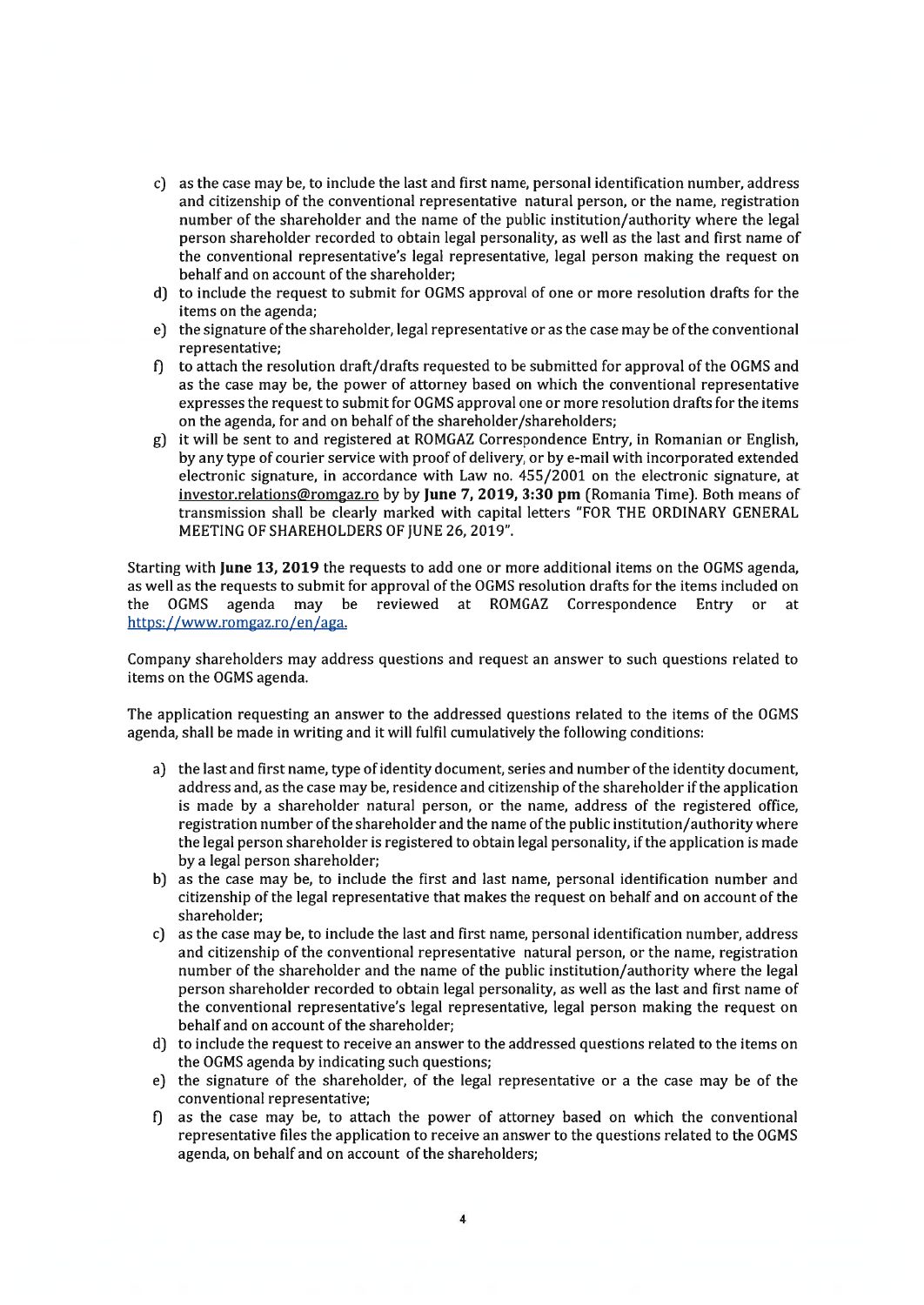g) it wilI be sent to and registered at ROMGAZ Correspondence Entry, in Romanian or English, by any type of courier service with proof of delivery, or by e-mail with incorporated extended electronic signature, in accordance with Law no. 455/2001 on the electronic signature, at investor.relations@romgaz.ro by June 20, 2019, 3:30 pm (Romania Time). Both means of transmission shall be clearly marked with capital letters "FOR THE ORDINARY GENERAL MEETING OF SHAREHOLDERS OF JUNE 26, 2019".

Shareholders registered on the Reference Date in the Company's Register of Shareholders kept and issued by Depozitarul Central S.A. may attend the OGMS and may vote:

- i. in person direct vote;
- ii. through <sup>a</sup> representative with <sup>a</sup> special or general power of attorney;
- iii. by correspondence.

Shareholders may cast all cumulated votes to <sup>a</sup> single candidate or to several candidates.

Cumulative votes that may be casted by <sup>a</sup> shareholder will be equal to the number of shares held by such shareholder multiplied by the number of directors that constitute the Board of Directors (in case of SNGN Romgaz SA, the Board of Directors is composed of 7 directors).

To ensure the confidentiality of the cumulative vote for electing Board members, the vote will be casted by each shareholder/shareholder representative by distinct voting ballots and as the case may be based on special power of attorney or by <sup>a</sup> general power of attorney.

The special power of attorney for item 1 of the agenda for the election of Board members by the cumulative voting method may be obtained in Romanian and in English starting with June 10, 2019, from ROMGAZ Correspondence Entry and from the company's webpage (www.romgaz.ro) and it wilI be filled in by the shareholder in three copies: one for the shareholders, one for the representative and one for the Company.

The special power of attorney for items 2, 3, 4 and 5 of the agenda:

- a) will be available, in Romanian and English, as from May 22, 2019 at ROMGAZ Correspondence Entry and on the Company's web page https://www.romgaz.ro/en/aga
- b) will include the shareholder identification method, the number of owned shares, as well as the voting options "for' or "against" or "abstain" for every issue to be voted upon;
- c) will be updated by the Company if new items are added on the agenda of the  $OGMS$ :
- d) wiII be filled in and signed by the shareholder, in three counterparts: one for the shareholder, one for the representative, and one for the Company.

The general power of attorney will be awarded by the shareholder acting as client, only to an agen<sup>t</sup> as it is defined under Art. 2, Par. 1, point 20 of Law No. 24/2017 on issuers of financial instruments and market operations, or to an attorney-at-law.

If the representative of the shareholder/shareholders is <sup>a</sup> credit institution providing custodial services, it may participate and vote in the GMS if it gives an affidavit, signed by the credit institution's legal representative, stating:

- a) clearly, the name of the shareholders on whose behalf the credit institution participates and votes in the GMS;
- b) that the credit institution provides custodial services for that respective shareholder;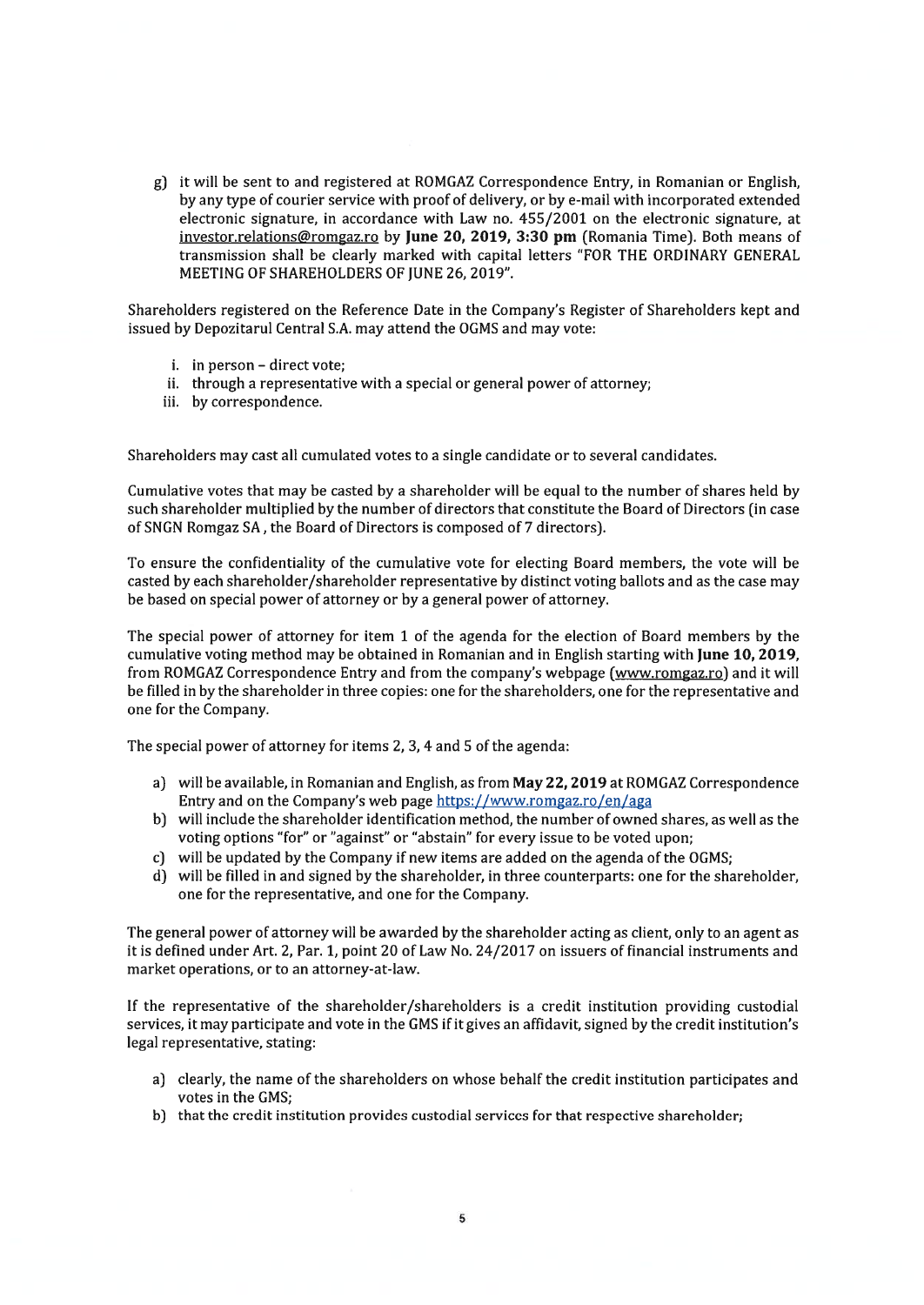The special powers of attorney, the general powers of attorney and the affidavits of the credit institutions providing custodial services for one or more shareholders shall be transmitted/submitted in original copy, in Romanian or English the shareholder or by the credit institution, as the case may be, to ROMGAZ Correspondence Entry by any form of courier service with proof of delivery no later than June 25, 2019, 11:00 am (Romania Time), in sealed envelope, clearly marked with capital letters "FOR THE ORDINARY GENERAL MEETING OF SHAREHOLDERS OF JUNE 26, 2019".

The special powers of attorney, the general powers of attorney and the affidavits of the credit institutions providing custodiai services for one or more shareholders, may be also sent by e-mail to the company at: investor.relations@romgaz.ro having attached an incorporated extended electronic signature in accordance with Law No. 455/2001 on electronic signature, no later than June 25, 2019, 11:00 am (Romania Time).

The capacity as legal representative may be also proved by providing an excerp<sup>t</sup> issued by the Trade Register (or by another institution of similar authority of the resident country of the shareholder being <sup>a</sup> foreign legal person), in original or certified true copy, in case the shareholder did not provide, for whatever reason, appropriate information on his or her Iegal representative, to Depozitarul Central SA/participant, within 3 months from the date of his or her appointment/replacement.

Documents proving the capacity as legal representative, prepared in <sup>a</sup> foreign language other than English, will be accompanied by their certified translation into Romanian or English.

The shareholders of the Company may vote by correspondence, prior to OGMS, by using the voting ballot form for the vote by correspondence (the "Voting BalIot").

The voting ballot for the vote by correspondence for item 1 of the agenda for the election of Board members by the cumulative voting method may be obtained in Romanian and in English starting with June 10, 2019, from ROMGAZ Correspondence Entry and from the company's webpage (www.romgaz.ro).

The voting ballot for the vote by correspondence for items 2, 3, 4 and 5 ofthe agenda:

- a) wiIl be available, in Romanian and English, as from May 22, 2019 at ROMGAZ Correspondence Entry and on the Company's web page (https://www.romgaz.ro/en/aga);
- b) wiIl provide the shareholder's identification method, the number of owned shares and the voting options "for" or "against" or "abstain" for each issue to be voted upon;
- c) wilI be updated by the Company if new items are added on the agenda of the OGMS;

The Voting Ballots shall be transmitted as original copies, in Romanian or English, to ROMGAZ Correspondence Entry, by any form of courier service with proof of delivery, or by e-mail at: investor.relations@romgaz.ro, having attached an incorporated extended electronic signature in accordance with Law No. 455/2001 on electronic signature, no later June 25, 2019, 11:00 am (Romania Time), clearly marked with capital letters "FOR THE ORDINARY GENERAL MEETING OF SHAREHOLDERS OF OF JUNE 26, 2019".

If new items are added on the Agenda, after publishing the Convening Notice, the templates of the special power of attorney and Voting BaIlot will be available at ROMGAZ Correspondence Entry and on the Company web page (https://www.romgaz.ro/en/aga), as from June 13, 2019.

The Voting Ballots/ special or general powers of attorney which are not received at ROMGAZ Correspondence Entry or by e-mail until June 25, 2019, 11:00 am (Romania Time) shall not be counted towards the quorum and the votes validly cast in the OGMS.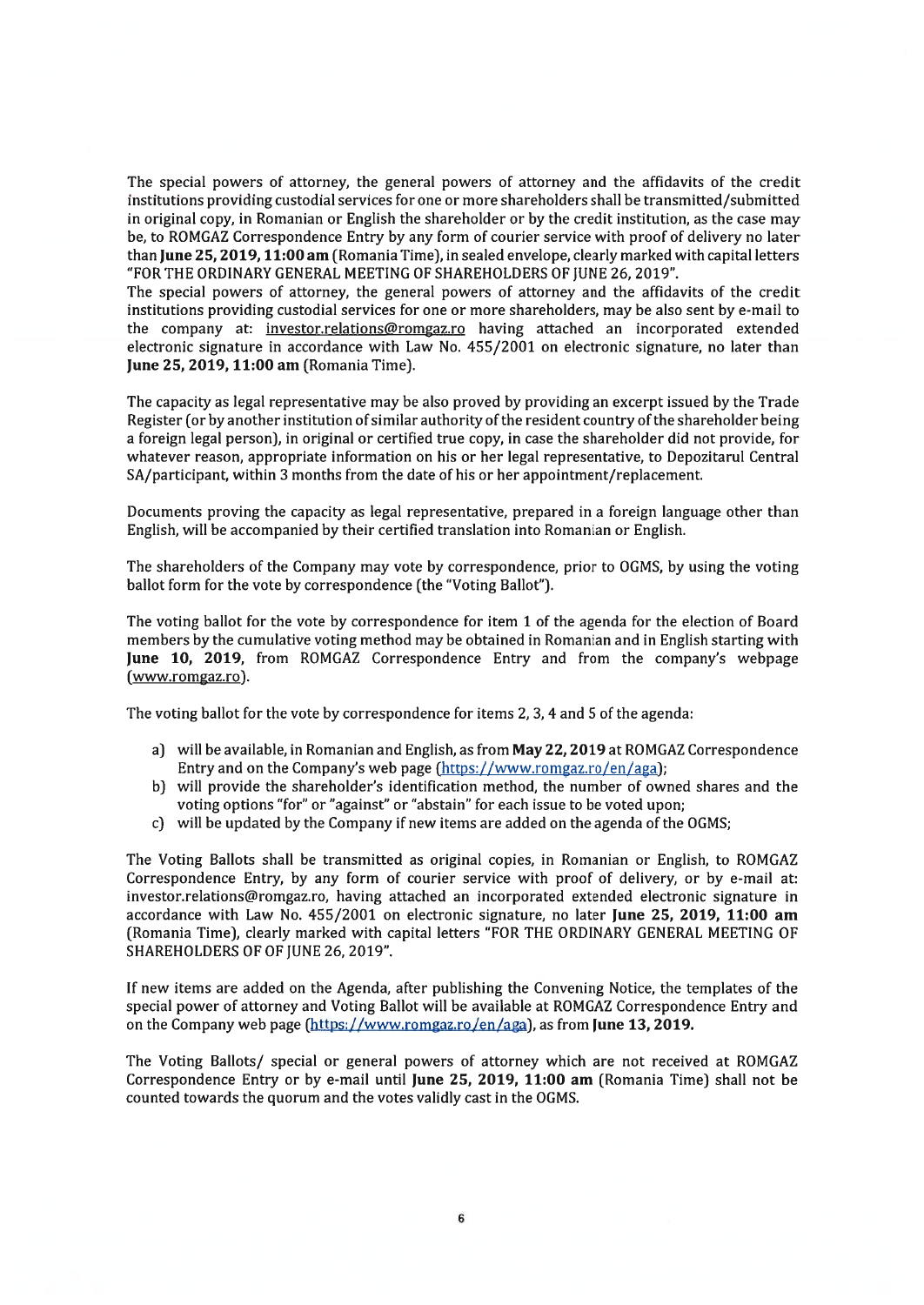Ifthe agenda is supplemented/ updated and the shareholders do not submit their updated power of attorney and/or Voting Ballots, the special power of attorney and the Voting Ballots submitted prior to supplementation/update of the agenda shall be taken into account, only for the items included in the initial agenda, also included in the supplemented/updated agenda, for which they were issued.

Shareholders access in the meeting room, authorized to attend the OGMS, is allowed based on simple proof of identity, as follows:

- a) in case of shareholders being natural persons based on the identity document;
- b) in case of legal representative of the shareholder, legal person based on the identity document or of documents certifying the quality as legal representative of the shareholder legal person;
- c) in case of <sup>a</sup> conventional representative, the documents provided at Ietters a) or b) above, together with the special or general power of attorney.

Should the statutory quorum for convening the OGMS not be met on the first date, namely June 26, 2019, the OGMS shall be convened on June 27, 2019, 1:00 pm (Romania Time), at the same venue and with the same agenda. In the event of <sup>a</sup> new convening, the Reference Date for identifying the shareholders entitled to attend and vote in the OGMS is the same, namely June 14, 2019.

The rules established in this convening notice for organizing the OGMS meeting on June 26, 2019, shall be supplemented by legal provisions applicable to public companies whose shares are traded on the securities market.

In case of conflict between the rules established in this convening notice and the legal provisions, the legal provisions applicable to public companies whose shares are traded on the securities market shall be applied.

Personal data collected by the Company directly from shareholders and/or their representatives, and indirectly from Depozitarul Central S.A. for the OGMS meeting on June 26, 2019, are processed to identify the persons entitled to exercise their rights as shareholders as regards the meeting and for establishing the resolutions adopted by the Ordinary General Meeting of Shareholders on June 26, 2019.

Additional information on processing personal data of shareholders and shareholder's representatives, natural persons, may be found by reviewing the Information Notice on processing of personal data, on the Company's webpage (https://www.romgaz.ro/en/aga) for the Ordinary General Meeting of Shareholders on June 26, 2019.

Additional information may be obtained from the Secretariat Office of the General Meeting of Shareholders and the Board of Directors, phone 0040 374 401643, and on the Company's web page (www.romgaz.ro).

CHAIRMAN OF THE BOARD OF DIRECTORS **UNGUR RAMONA**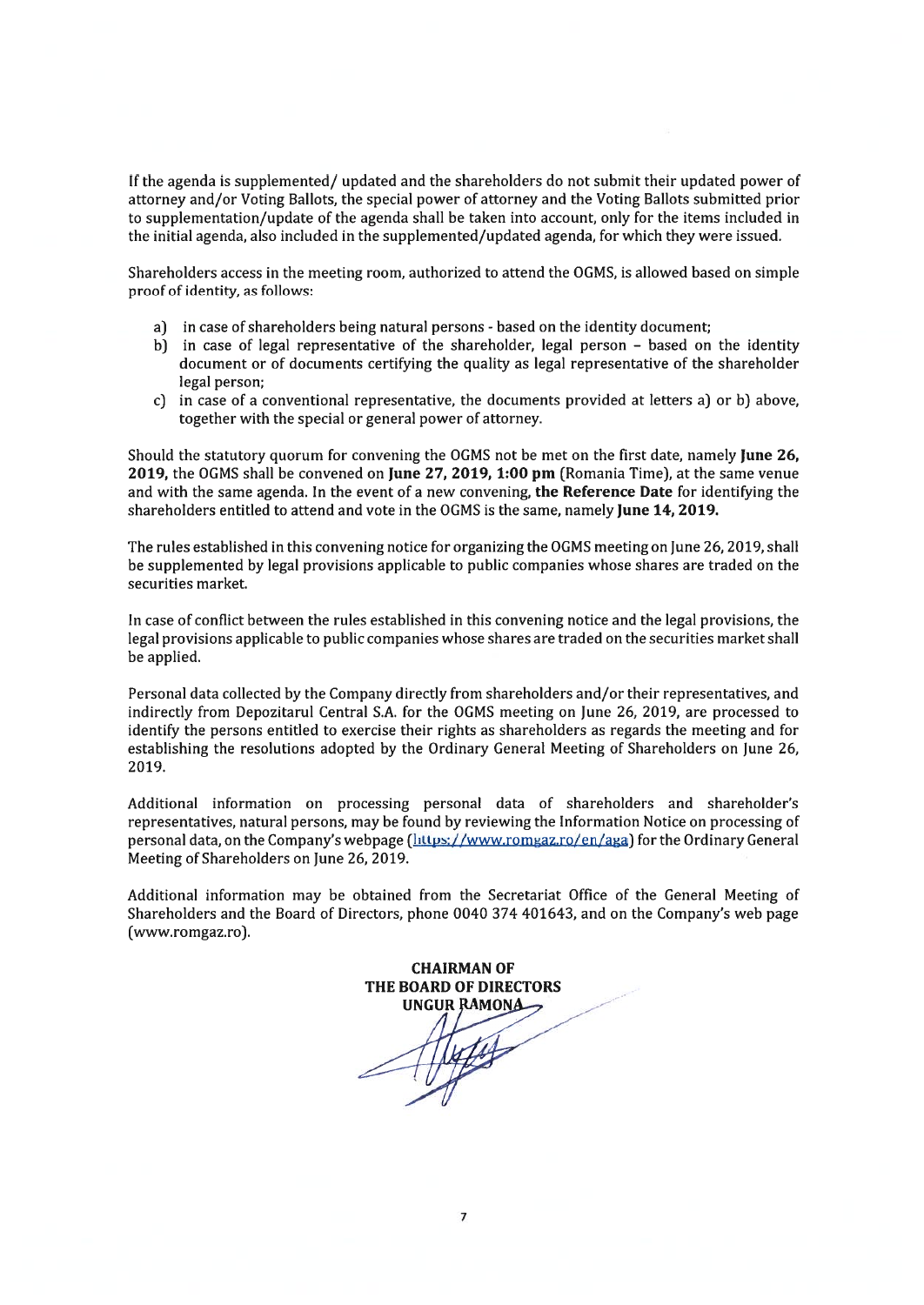

Societatea Națională de Gaze Naturale Romgaz S.A. - Mediaș - România



# BOARD OF DIRECTORS

#### RESOLUTION N023/2019

# of the Board of Directors of Societatea Nationala de Gaze Naturale "ROMGAZ" - S.A. Medias, taken at the meeting of May 16, 2019

The Board of Directors of Societatea Nationala de Gaze Naturale "ROMGAZ" - S.A joined in the meeting on May 16, 2019 at 1:00 pm (Romania time) at the SNGN ROMGAZ SA working point located in Bucharest, Sector 1, 59 Grigore Alexandrescu Street, 5<sup>th</sup> floor, issues the following:

### R E S O L U T I O N:

Article 1

ln accordance with provisions of Article 117 (1) of Company Law NO 31/1990, republished, as subsequently amended and supplemented and of Article 13 (1) of Articles of Incorporation of Societatea Nationala de Gaze Naturale "ROMGAZ"-S.A., updated, the Board of Directors decides upon the following:

- a) Approve the convening of the Ordinary General Meeting of Shareholders of Societatea Nationala de Gaze Naturale "ROMGAZ" S.A. (OGMS) on June 26, 2019, 1:00 pm, at the headquarters ofSNGN ROMGAZ SA, in Medias, 4 Constantin Motas Square, Sibiu County, the conference room
- b) Establish June 27, 2019, 1:00 pm (Romania time) for the second Ordinary General Meeting of Shareholders of Societatea Nationala de Gaze Naturale "ROMGAZ" S.A., if the validity conditions for the OGMS of June 26, 2019, 1:00 pm, are not met
- c) Establish June 14, 2019 as the "Reference Date", namely the identification date of the shareholders entitled to participate in the OGMS June 26, 2019 and to cast their votes during such meeting
- d) Approve the following OGMS Agenda of June 26, 2019:
- "Item 1 Election of SNGN Romgaz S.A. Board of Directors members by means of the cumulative voting method



S.N.G.N. Romgaz S.A. 551130, Píata C.I. Motas, nr.4 Mediaș, jud. Sibiu - România<br>Telefon 004-0269-201020 Fax 004-0269-846901 E-mail secretariat@romgaz.ro www.romgaz.ro